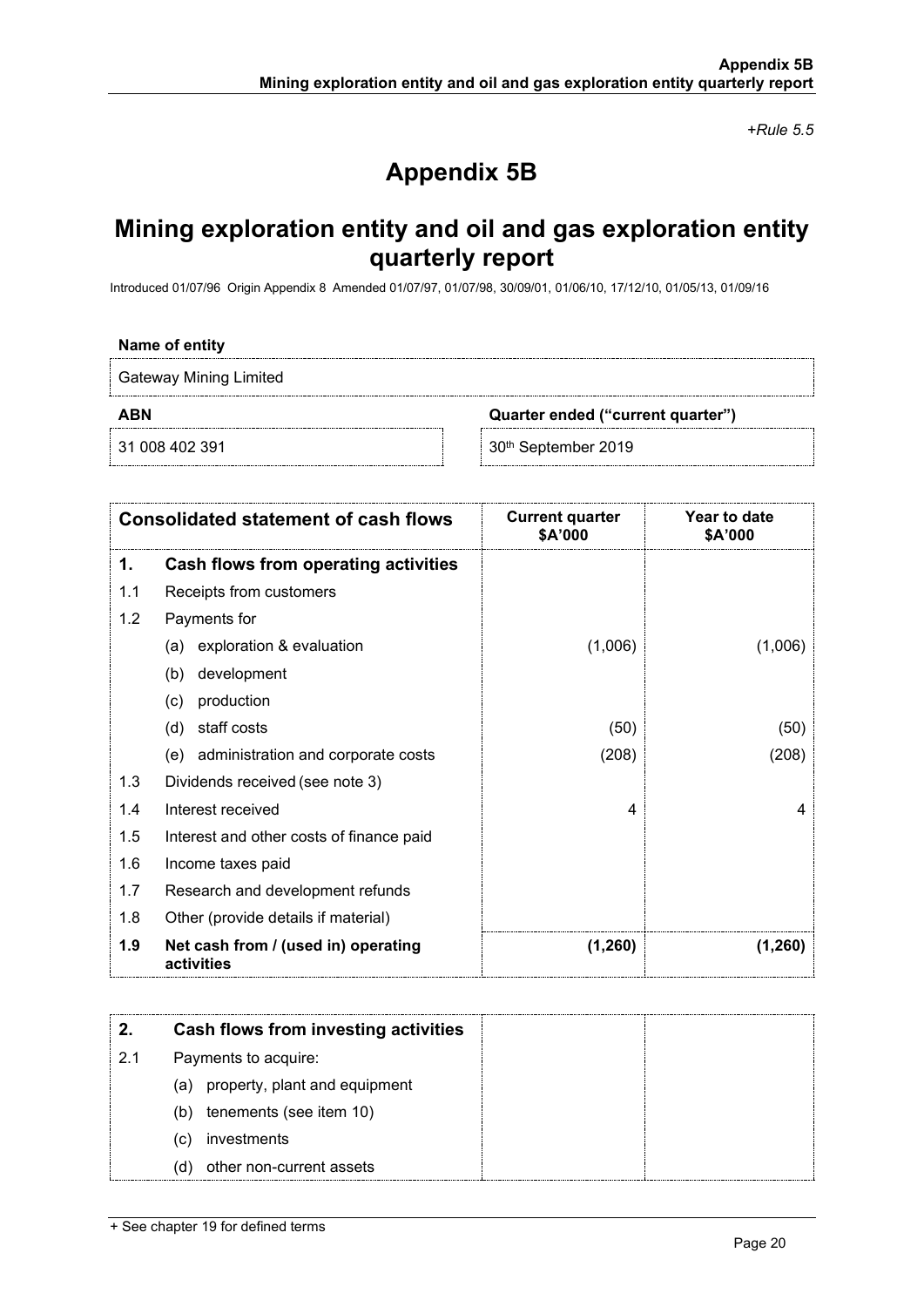#### **Appendix 5B Mining exploration entity and oil and gas exploration entity quarterly report**

| <b>Consolidated statement of cash flows</b> |                                                   | <b>Current quarter</b><br>\$A'000 | Year to date<br>\$A'000 |
|---------------------------------------------|---------------------------------------------------|-----------------------------------|-------------------------|
| 2.2                                         | Proceeds from the disposal of:                    |                                   |                         |
|                                             | (a) property, plant and equipment                 |                                   |                         |
|                                             | tenements (see item 10)<br>(b)                    |                                   |                         |
|                                             | investments<br>(C)                                |                                   |                         |
|                                             | other non-current assets<br>(d)                   |                                   |                         |
| 2.3                                         | Cash flows from loans to other entities           |                                   |                         |
| 2.4                                         | Dividends received (see note 3)                   |                                   |                         |
| 2.5                                         | Other (provide details if material)               |                                   |                         |
| 2.6                                         | Net cash from / (used in) investing<br>activities |                                   |                         |

| 3.   | Cash flows from financing activities                                           |       |       |
|------|--------------------------------------------------------------------------------|-------|-------|
| 3.1  | Proceeds from issues of shares                                                 | 3,239 | 3,239 |
| 3.2  | Proceeds from issue of convertible notes                                       |       |       |
| 3.3  | Proceeds from exercise of share options                                        |       |       |
| 3.4  | Transaction costs related to issues of<br>shares, convertible notes or options | (167) | 167   |
| 3.5  | Proceeds from borrowings                                                       |       |       |
| 3.6  | Repayment of borrowings                                                        |       |       |
| 3.7  | Transaction costs related to loans and<br>borrowings                           |       |       |
| 3.8  | Dividends paid                                                                 |       |       |
| 3.9  | Other (advance received from directors)                                        | 100   | 100   |
| 3.10 | Net cash from / (used in) financing<br>activities                              | 3,172 | 3.172 |

| 4.  | Net increase / (decrease) in cash and<br>cash equivalents for the period |         |        |
|-----|--------------------------------------------------------------------------|---------|--------|
| 4.1 | Cash and cash equivalents at beginning of<br>period                      | 1,845   | 1,845  |
| 4.2 | Net cash from / (used in) operating<br>activities (item 1.9 above)       | (1,260) | (1.260 |
| 4.3 | Net cash from / (used in) investing activities<br>(item 2.6 above)       |         |        |
| 4.4 | Net cash from / (used in) financing activities<br>(item 3.10 above)      | 3,172   | 3.172  |
| 4.5 | Effect of movement in exchange rates on<br>cash held                     |         |        |
| 4.6 | Cash and cash equivalents at end of<br>period                            | 3,757   | 3.757  |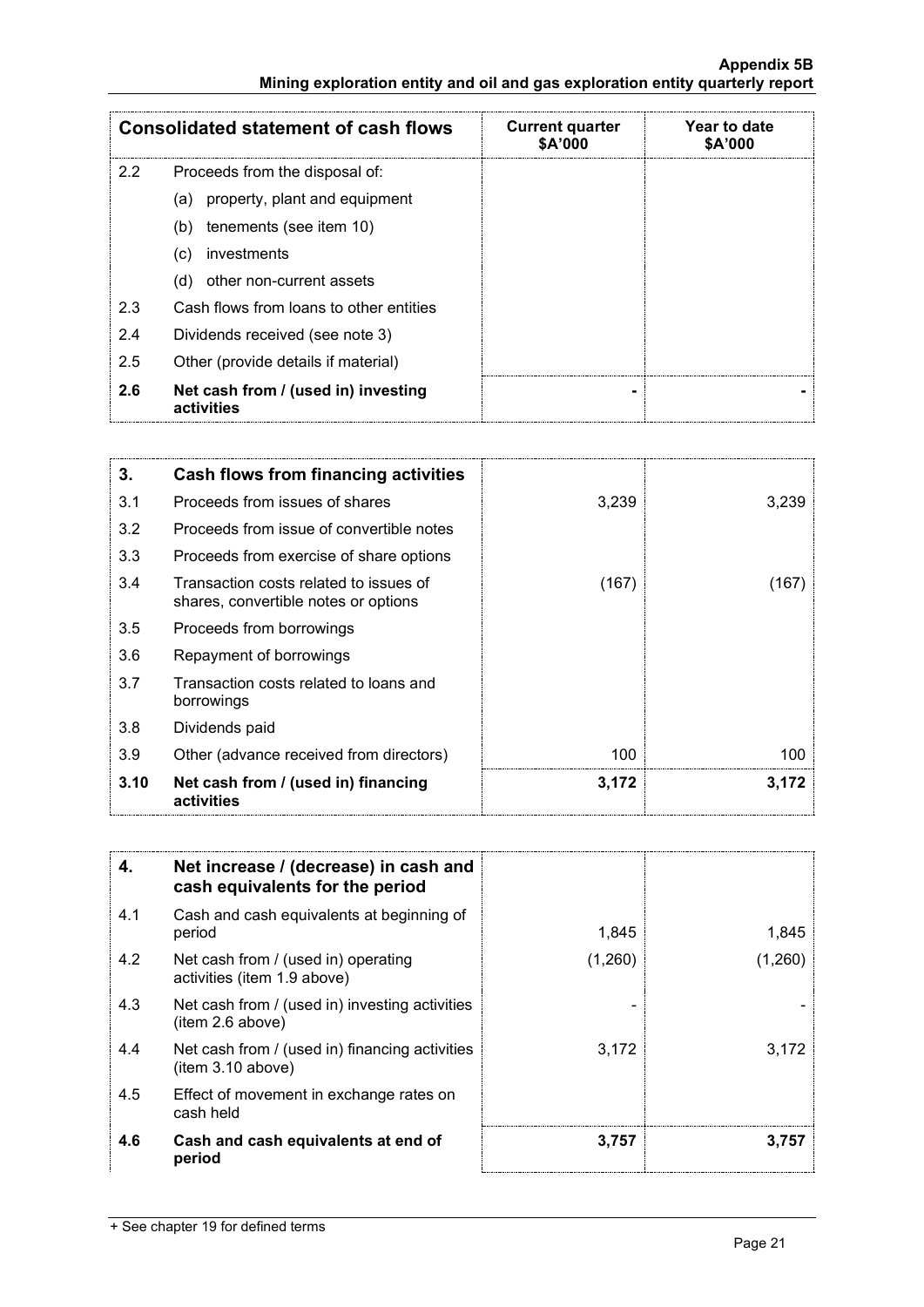|                                                                               |  | <b>Appendix 5B</b> |
|-------------------------------------------------------------------------------|--|--------------------|
| Mining exploration entity and oil and gas exploration entity quarterly report |  |                    |

| 5.  | Reconciliation of cash and cash<br>equivalents<br>at the end of the quarter (as shown in the<br>consolidated statement of cash flows) to the<br>related items in the accounts | <b>Current quarter</b><br>\$A'000 | <b>Previous quarter</b><br>\$A'000 |
|-----|-------------------------------------------------------------------------------------------------------------------------------------------------------------------------------|-----------------------------------|------------------------------------|
| 5.1 | Bank balances                                                                                                                                                                 | 3,757                             | 1.845                              |
| 5.2 | Call deposits                                                                                                                                                                 |                                   |                                    |
| 5.3 | <b>Bank overdrafts</b>                                                                                                                                                        |                                   |                                    |
| 5.4 | Other (provide details)                                                                                                                                                       |                                   |                                    |
| 5.5 | Cash and cash equivalents at end of<br>quarter (should equal item 4.6 above)                                                                                                  | 3,757                             | 1.845                              |

### **6.** Payments to directors of the entity and their associates

- 6.1 Aggregate amount of payments to these parties included in item 1.2
- 6.2 Aggregate amount of cash flow from loans to these parties included in item 2.3
- 6.3 Include below any explanation necessary to understand the transactions included in items 6.1 and 6.2

Director's fees

### **7. Payments to related entities of the entity and their associates**

- 7.1 Aggregate amount of payments to these parties included in item 1.2 **Aggregate 31** 253
- 7.2 Aggregate amount of cash flow from loans to these parties included in item 2.3
- 7.3 Include below any explanation necessary to understand the transactions included in items 7.1 and 7.2

Omni GeoX Pty Ltd for geological services; Enrizen Financial Group Pty Ltd for corporate services.

| 8. | <b>Financing facilities available</b> |
|----|---------------------------------------|
|    | Add notes as necessary for an         |
|    | understanding of the position         |

- 8.1 Loan facilities
- 8.2 Credit standby arrangements
- 8.3 Other (please specify)

| <b>Total facility amount</b><br>at quarter end<br>\$A'000 | Amount drawn at<br>quarter end<br>\$A'000 |
|-----------------------------------------------------------|-------------------------------------------|
|                                                           |                                           |
|                                                           |                                           |
|                                                           |                                           |

8.4 Include below a description of each facility above, including the lender, interest rate and whether it is secured or unsecured. If any additional facilities have been entered into or are proposed to be entered into after quarter end, include details of those facilities as well.

| <b>Current quarter</b><br>\$A'000 |  |  |
|-----------------------------------|--|--|
| 80                                |  |  |
| Nil                               |  |  |
|                                   |  |  |

**Current quarter \$A'000**

Nil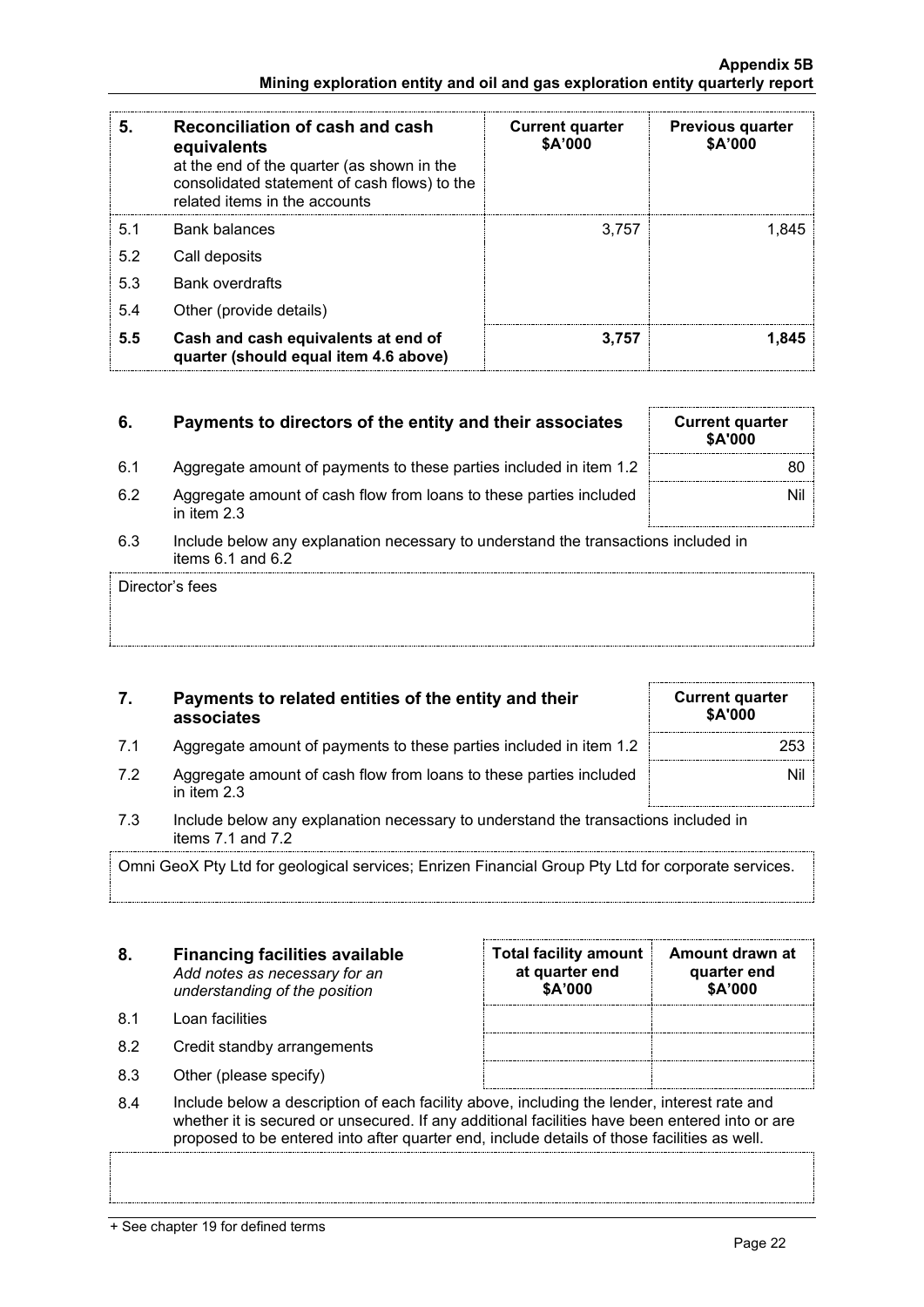| 9.  | <b>Estimated cash outflows for next quarter</b> | \$A'000 |
|-----|-------------------------------------------------|---------|
| 9.1 | Exploration and evaluation                      |         |
| 9.2 | Development                                     |         |
| 9.3 | Production                                      |         |
| 9.4 | Staff costs                                     |         |
| 9.5 | Administration and corporate costs              |         |
| 9.6 | Other (provide details if material)             |         |
| 9.7 | Total estimated cash outflows                   |         |

| 10.  | <b>Changes in</b><br>tenements<br>(items $2.1(b)$ and<br>$2.2(b)$ above)                          | Tenement<br>reference and<br><b>location</b> | <b>Nature of interest</b> | Interest at<br>beginning at end of<br>of quarter | <b>Interest</b><br>quarter |
|------|---------------------------------------------------------------------------------------------------|----------------------------------------------|---------------------------|--------------------------------------------------|----------------------------|
| 10.1 | Interests in mining<br>tenements and<br>petroleum tenements<br>lapsed, relinquished<br>or reduced | Nil                                          |                           |                                                  |                            |
| 10.2 | Interests in mining<br>tenements and<br>petroleum tenements<br>acquired or increased              | Nil                                          |                           |                                                  |                            |